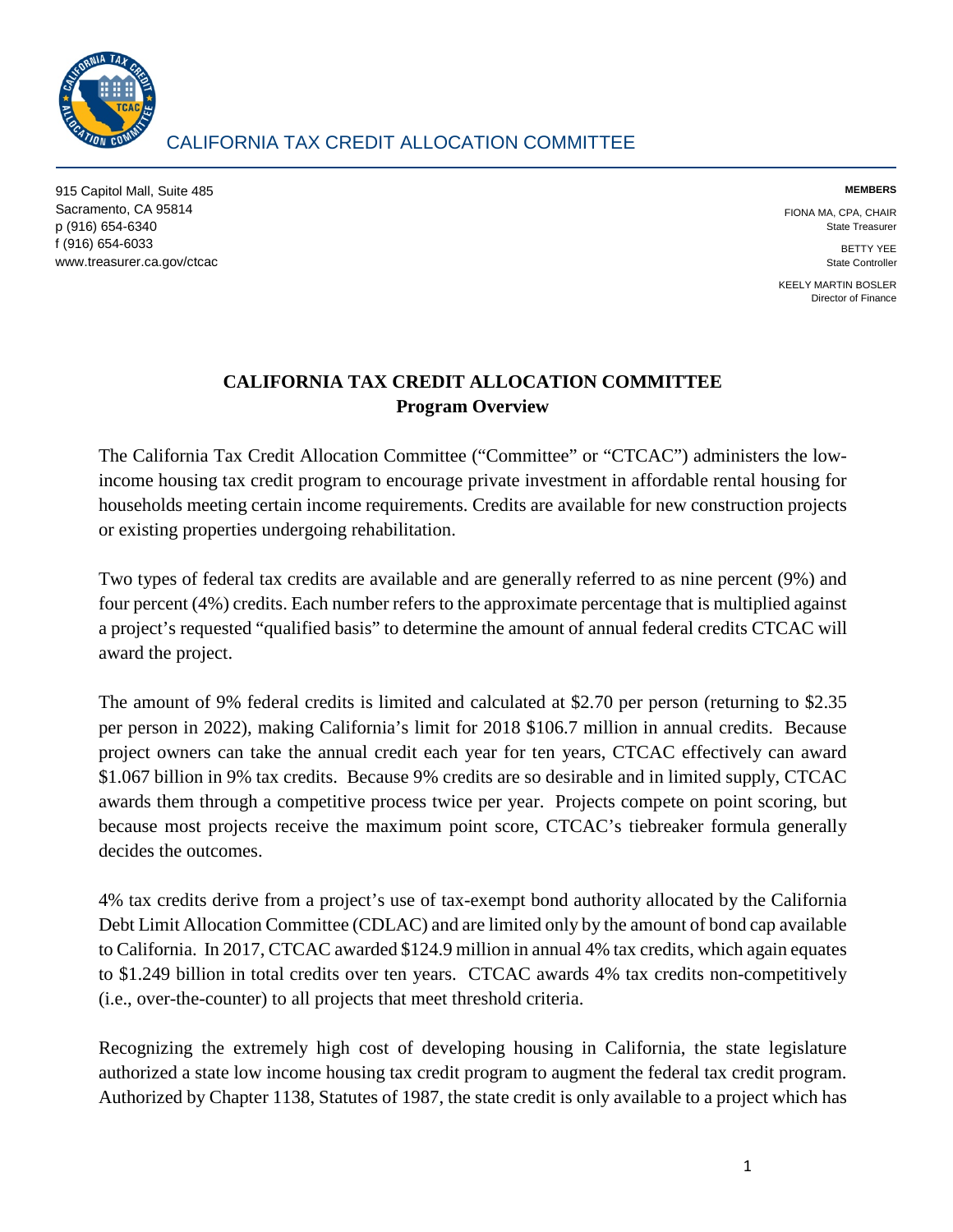previously received, or is concurrently receiving, an allocation of federal credits. Thus the state program does not stand alone, but instead, supplements the federal tax credit program. In 2018, state law authorized \$98.6 million in state low-income housing tax credits. These are one-time credits taken over four years, so there is no tenfold multiplier. Because state credits are also in limited supply, CTCAC awards them competitively as well. 85% of the state credits are integrated into 9% tax credit projects and awarded through the same competition. 15% of the state credits are reserved for 4% tax credit projects, and applicants compete for these state credits in a separate competition.

## **Federal Preference and Selection Criteria**

Each state agency is responsible for designing and implementing its housing tax credit program in accordance with requirements of the Internal Revenue Code and its own particular state housing needs. The Internal Revenue Code sets broad parameters that must be considered by each state in its Qualified Allocation Plan ("QAP"), adopted after public hearings and input that sets forth the state's program. CTCAC's [regulations](https://www.treasurer.ca.gov/ctcac/programreg/regulations.asp) serve as California's QAP.

### **Rent and Income Restrictions**

The program has both income and restrictions. Federal law requires that the initial incomes of households in tax credit units not exceed either 80% of the area median income, adjusted for household size. When a project developer or sponsor applies for tax credits, he or she irrevocably elects one of the following minimum federal set-aside requirements:

- a minimum of 40% of the units must be both rent-restricted and occupied by households whose incomes are 60% or less of the area median gross income, adjusted for family size;
- a minimum of 20% of the units must be both rent-restricted and occupied by households whose incomes are 50% or less of the area median gross income, adjusted for family size; or
- a minimum of 40% of the units must both rent-restricted and occupied by households whose incomes are 80% or less of the area median gross income, adjusted for family size, and the average income and rent limitation must not exceed 60% of the area median income.

Despite this minimum set-aside election, most project sponsors designate all of the units in a project for occupancy by low-income households, since credits are allocated only for restricted units. In addition, CTCAC requires slightly deeper affordability for 4% tax credit projects and encourages 9% applicants to include significantly deeper targeting through its point scoring system.

Rents on tax credit units cannot exceed 30% of the unit's income limit based on 1.5 persons per bedroom. Unlike Section 8 vouchers, rents are not tied to an actual tenant's income.